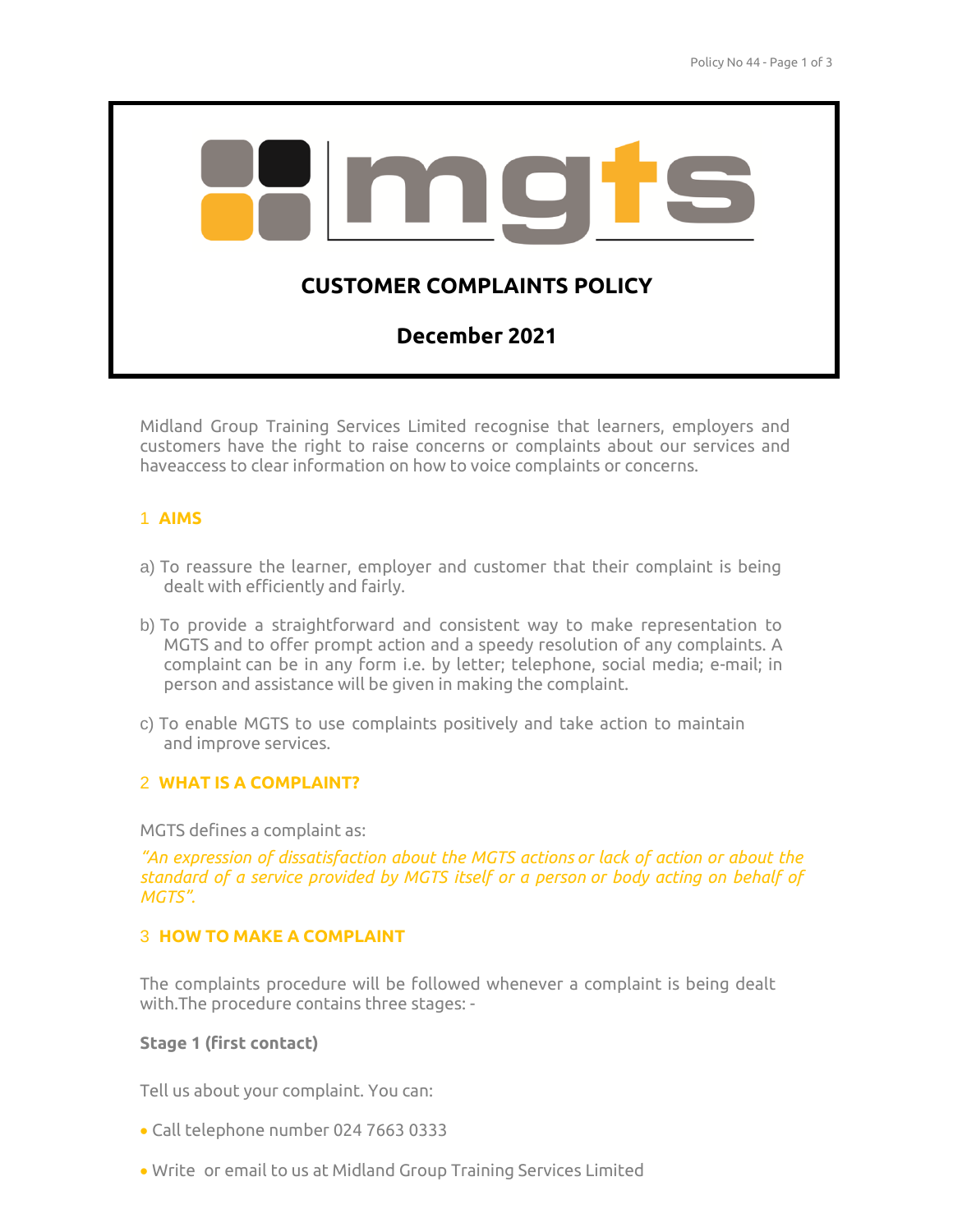- Ask a member of staff to help you
- Ask any member of staff to advise you or take details
- You should receive a response within 10 working days

### **Stage 2**

The intention of Stage 1 is to allow the MGTS service to give a satisfactory explanation of its action or to put matters right. If that does not satisfy your complaint, then Stage 2 will involve the relevant Manager carrying out a formal investigation and a written reply will be sent within 10 further working days from date ofthe commencement of Stage 2.

### **Stage 3**

If you are still dissatisfied then at Stage 3 you can have the matter reviewed by the Chief Executive. A written reply will be sent within 10 working days from the date of the commencement of stage 3. If you are still dissatisfied then they will be given details of how to contact the Board of Trustees.

### 4 **RESPONSIBILITY FOR DEALING WITH COMPLAINTS AND ADMINISTERING THE PROCEDURE**

- a) Any complaint is passed to the Quality Manager who will record, co-ordinate and monitor the process, liaising with the Chief Executive.
- b) A complaint will be dealt with by the following personnel.
- **Stage 1**  An employee dealing with the service being complained about (Training& Development Advisor/Manager)
- **Stage 2**  Relevant Manager who has responsibility for the service being complained about (Team Leader/ Manager)
- **Stage 3** Chief Executive

#### 5 **TIME LIMITS**

The time limit for dealing with a complaint is 10 working days per stage. An acknowledgement will be sent within 3 working days of each stage. If these timelimits to respond or to rectify the complaint cannot be achieved the customer will be advised why and given an expected response period and the complaint will be moved to the next stage of the process.